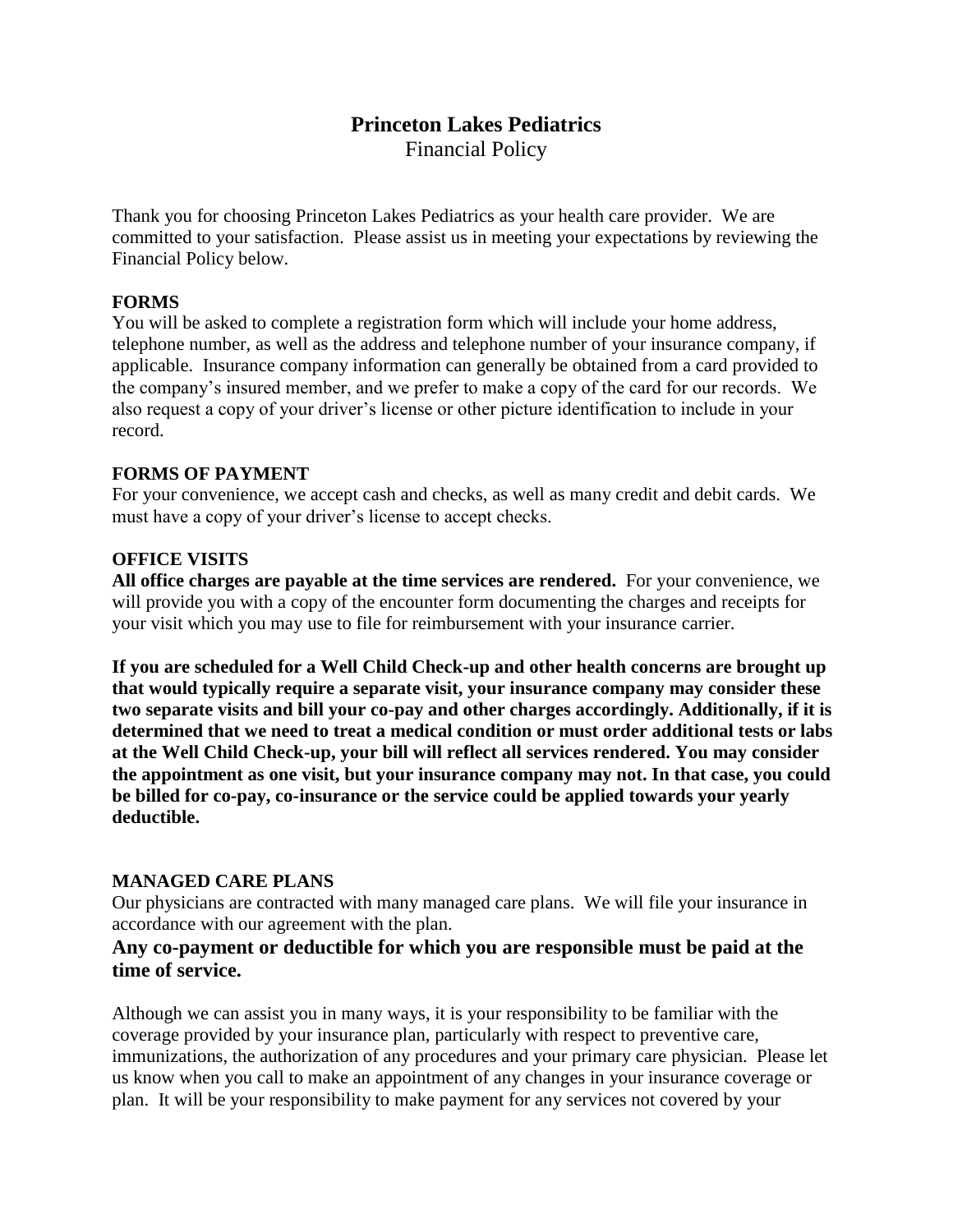insurance company. If benefits and eligibility cannot be verified prior to service, you will be required to pay for services in full. Any charges denied by your insurance carrier will be your responsibility.

#### **FINANCIAL RESPONSIBILITY FOR MINORS**

Unless prior arrangements have been made, charges for a minor child seen in the office will be the responsibility of the adult accompanying the minor child.

# **Divorce, Separation, and Custody Agreements**

Princeton Lakes Pediatrics will not be party to custodial, separation or financial disputes relating to individuals with regard to minor children to whom services are provided. The individual who requests the medical services and signs the financial agreement is responsible for any balance due. All co-pays, co-insurance, and deductible, if applicable, will be collected at the time services are rendered from the individual requesting the medical services for the minor child/children. We will not call the other parent for consent. The physician will discuss the minor's medical information with the accompanied parent at the time of the visit. Princeton Lakes Pediatrics will provide a copy of any medical records requested, although we reserve the right to charge a fee. Both parents have access to the minor child's medical records, unless there is a court order that specifically mandates only one of the parents to have the right to authorize medical treatment and release of the minor's medical records. We reserve the right to discharge any patient from Princeton Lakes Pediatrics if an issue comes between the (divorced/separated) parents which would disrupt our practice. We maintain that divorce, separation, and custody agreements should not enter into the medical care of a child; such matters should remain between the parents.

### **NONPAYMENT**

*.* 

If your account is over 90 days past due, you will receive a letter stating that you have need to pay your account in full. Partial payments will not be accepted unless otherwise negotiated. Please be aware that if a balance remains unpaid, we may refer your account to a **collection agency** and you and your immediate family members may be **discharged from this practice.** If this is to occur, you will be notified by certified mail that you have 30 days to find alternative medical care. During that 30-day period, our physicians will only be able to treat you on an emergency basis.

#### **Cell Phone and Audio/Video Recording Policy**

*When you step into our office, your child's healthcare is our number one priority. That is why we ask that you please refrain from using your cell phone once you enter the office and for the remainder of your visit. If you must take a call, or have an important call to make, please step outside to do so. Parent agrees to turn off all cellular phones/equipment upon entering the clinical area and in exam rooms.*